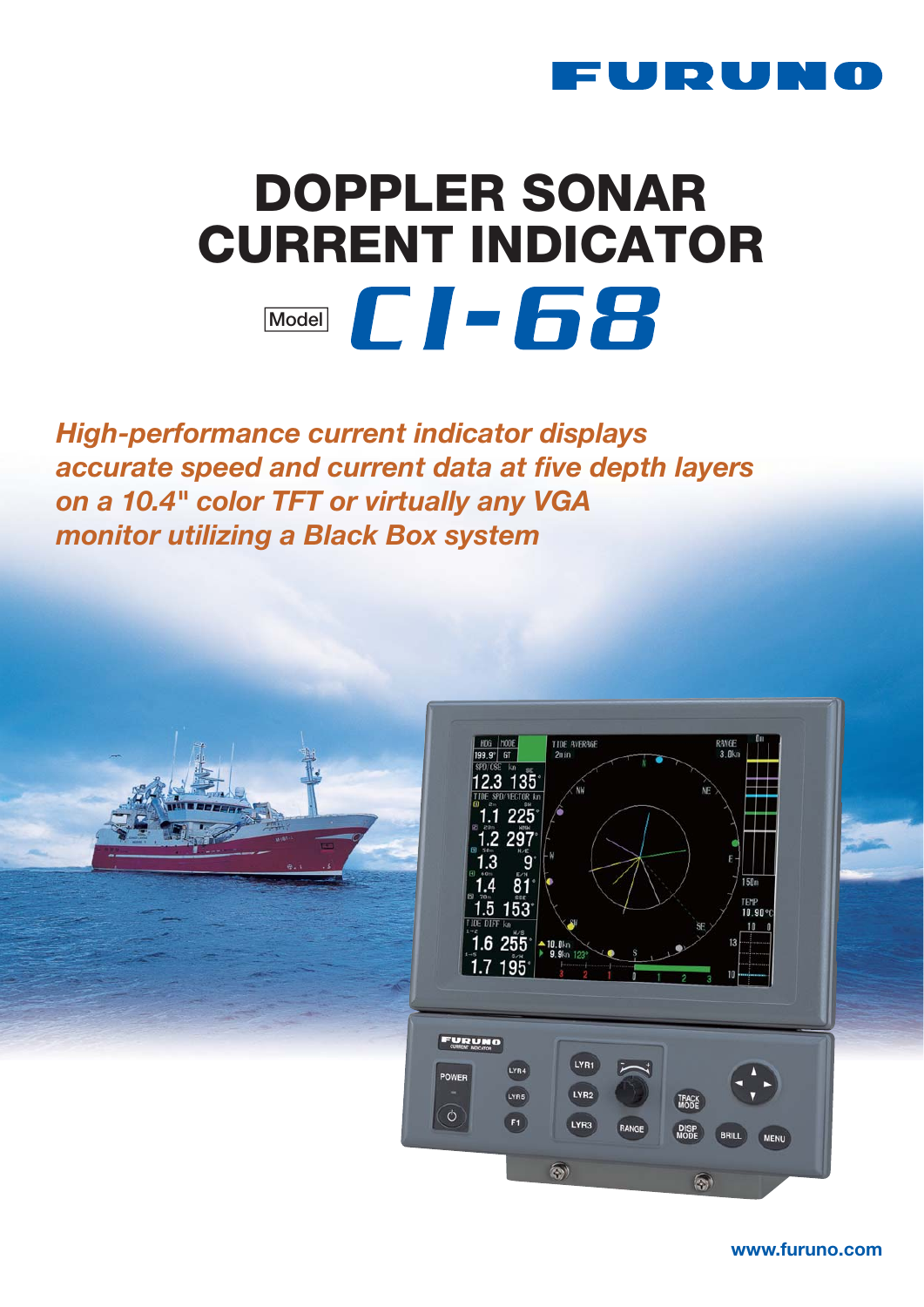# *Obtain highly accurate water current* acoustic technology. *acoustic technology.*

The absolute movements of tide measuring layers are displayed in colors.



The FURUNO CI-68 is a Doppler Sonar Current Indicator designed for various types of fish and hydrographic survey vessels.

The CI-68 displays tide speed and direction at five depth layers and ship's speed on a high definition 10.4" color LCD. Using this information, you can predict net shape and plan when to throw your net.

The CI-68 has a triple-beam emission system for providing highly accurate current measurement. This system greatly reduces the effects of the rolling, pitching and heaving motions, providing a continuous display of tide information.

When ground (bottom) reference is not available acoustically in deep water, the CI-68 can provide true tide current information by receiving position and speed data from a GPS navigator and heading data from the satellite (GPS) compass SC-50/110 or gyrocompass. In addition, navigation information, including position, course and ship 's track, can also be displayed

The CI-68 consists of a display unit, processor unit and transducer. The control unit and display unit can be installed separately for flexible installation. A BlackBox configuration (without monitor) is also available. CI-60G users can easily upgrade without drydocking to CI-68 since it uses the same transducer as the CI-60G.

- **Compact 3-unit design for ease of installation and maintenance**
- **High definition 10.4" color LCD**
- **Blackbox system configuration allows for use of optional LCD monitors**
- **Six display modes to discern tide movement from a variety of angles**
- **Continuous display of tide speed and direction at five different depth layers**
- **Triple-beam system for automatic error compensation against pitching and rolling**
- **True tide current presentation with external GPS navigator and Satellite compass**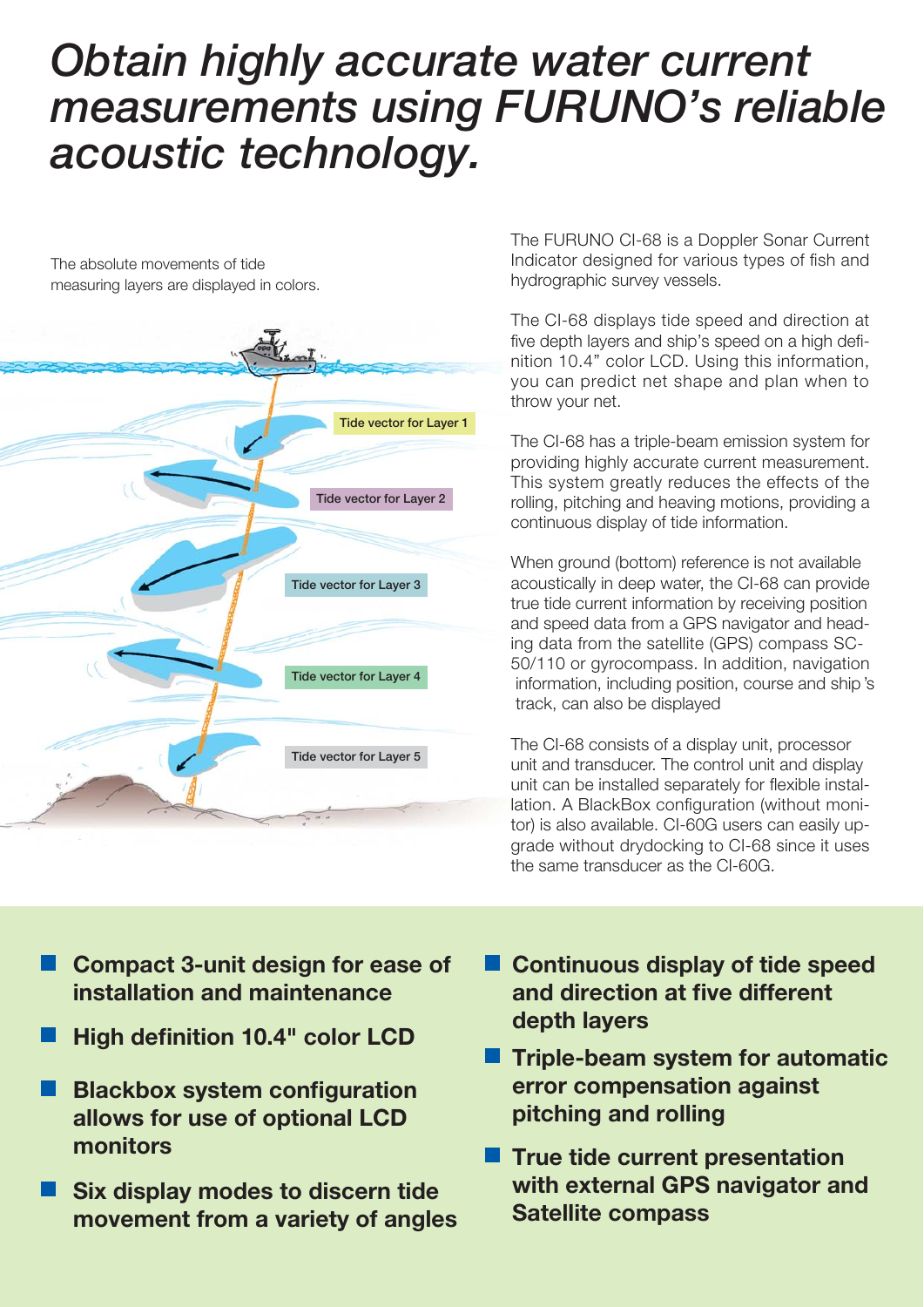

Tide speed and direction for the fifth depth layers are displayed with vectors. The depth of each layer can be set manually in 1 m intervals. Other information such as tide differential between the basic layer and the reference layer, heading and course can also be displayed in large text.

| MODE<br>HDG<br>199.9°<br>6T                            | ĥ                           | GT SPEED kn     |
|--------------------------------------------------------|-----------------------------|-----------------|
| SPD/CSE<br>$\mathsf{kn}_{\mathsf{SE}/\mathsf{B}}$      | 20                          | 12.3            |
| 5                                                      | 12                          |                 |
| /VECTOR kn<br>ω                                        |                             | SPEED FORE-AFT  |
| EN.<br>20m                                             | -10<br>k                    |                 |
|                                                        |                             | 10.0            |
| B<br>3                                                 |                             |                 |
| H<br>6.0 <sub>m</sub>                                  | i8<br>0<br>O<br>0.8         | SPEED PORT-STBD |
| $226^\circ$<br>4<br>田<br>70 <sub>m</sub><br><b>HNH</b> |                             |                 |
| 298<br>5                                               | 210                         |                 |
| DIFF kn<br>NE                                          | -30<br>ਨਰ<br>$\blacksquare$ | DRIFT ANGLE     |
| 6                                                      | S <sub>0</sub><br>60        | 23 <sub>o</sub> |
| NNM<br>з                                               | $122.32$ m<br>TRIP          |                 |

## **SHIP'S SPEED**

Displays the speed components for fore-aft and port-starboard. The synthesized vector (green line) intuitively shows drift direction. The speed source is selectable on the menu from ground tracking or water tracking.



**TRACK**

Tide vectors can be shown on the ship's track in user specified intervals.

# **TIDE LOG**

Displays the tide information over the past twelve hours.



**ECHO LEVEL**

Displays echogram obtained from each beam. It helps evaluate the concentration or distribution of fish school or seabed at three directions simultaneously.



### **INTERCONNECTION DIAGRAM**

**Standard configuration (with standard LCD monitor)**

#### **BlackBox configuration (with custom monitor)**